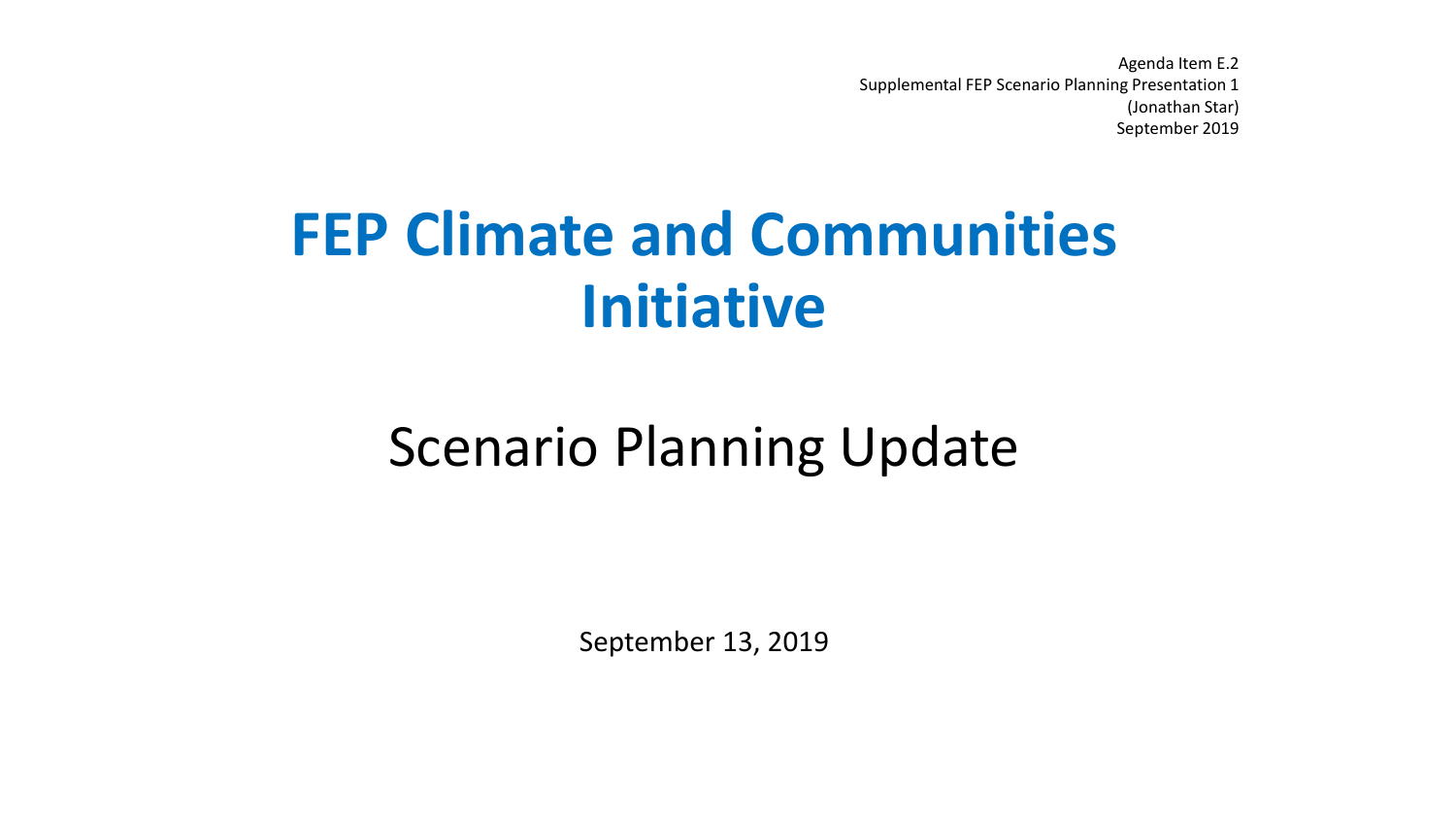### **Presentation Structure**

- Why conduct a scenario planning engagement?
- What is scenario planning?
- Proposed process 2019 2020
- Preliminary driving forces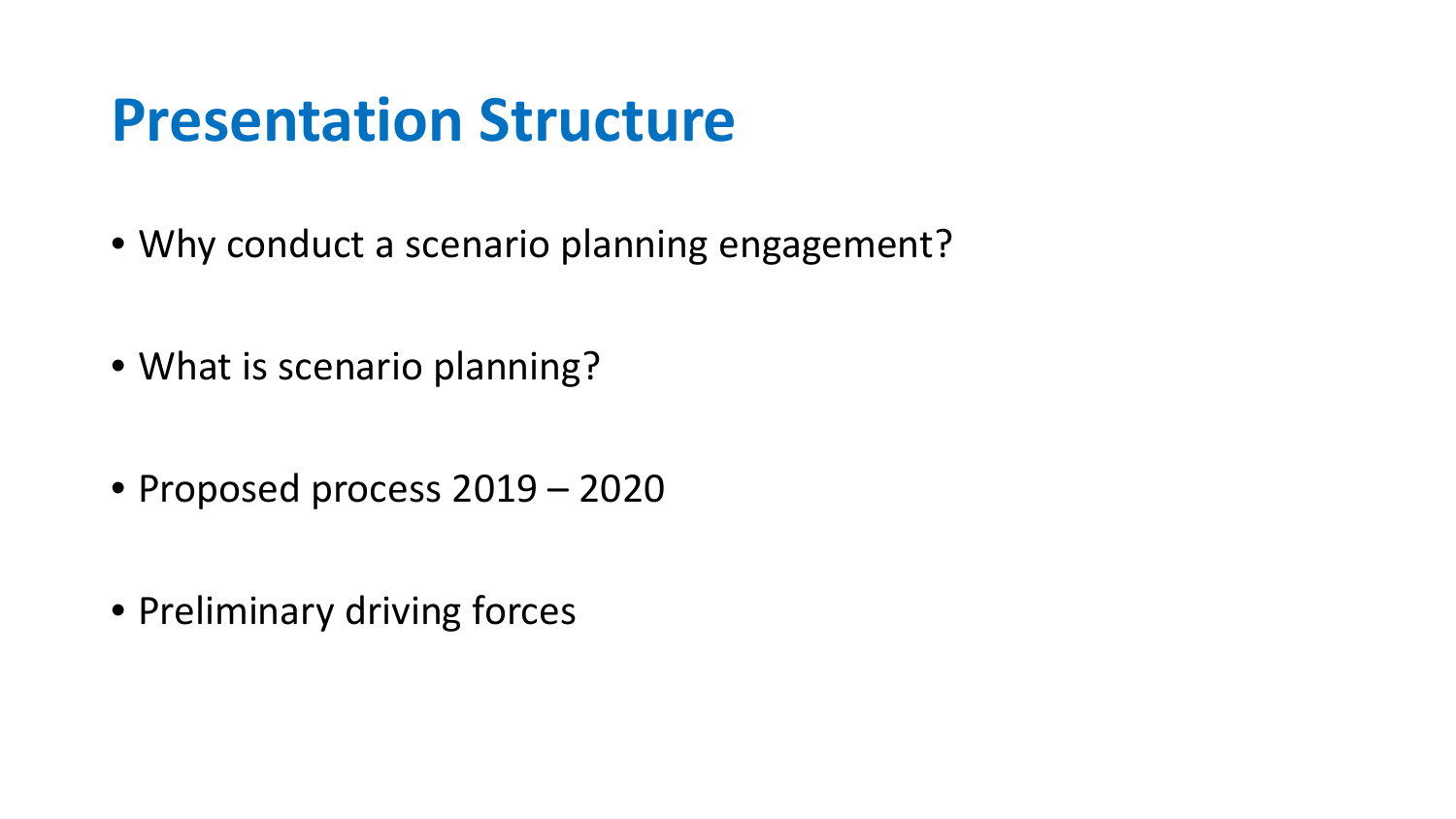# **Why Conduct A SP Project?**

• Explore how shifting stock availability / shifting distribution (and other factors) might affect **west coast fishing communities** in future

• Define and develop tools, products, processes necessary to react to potential future states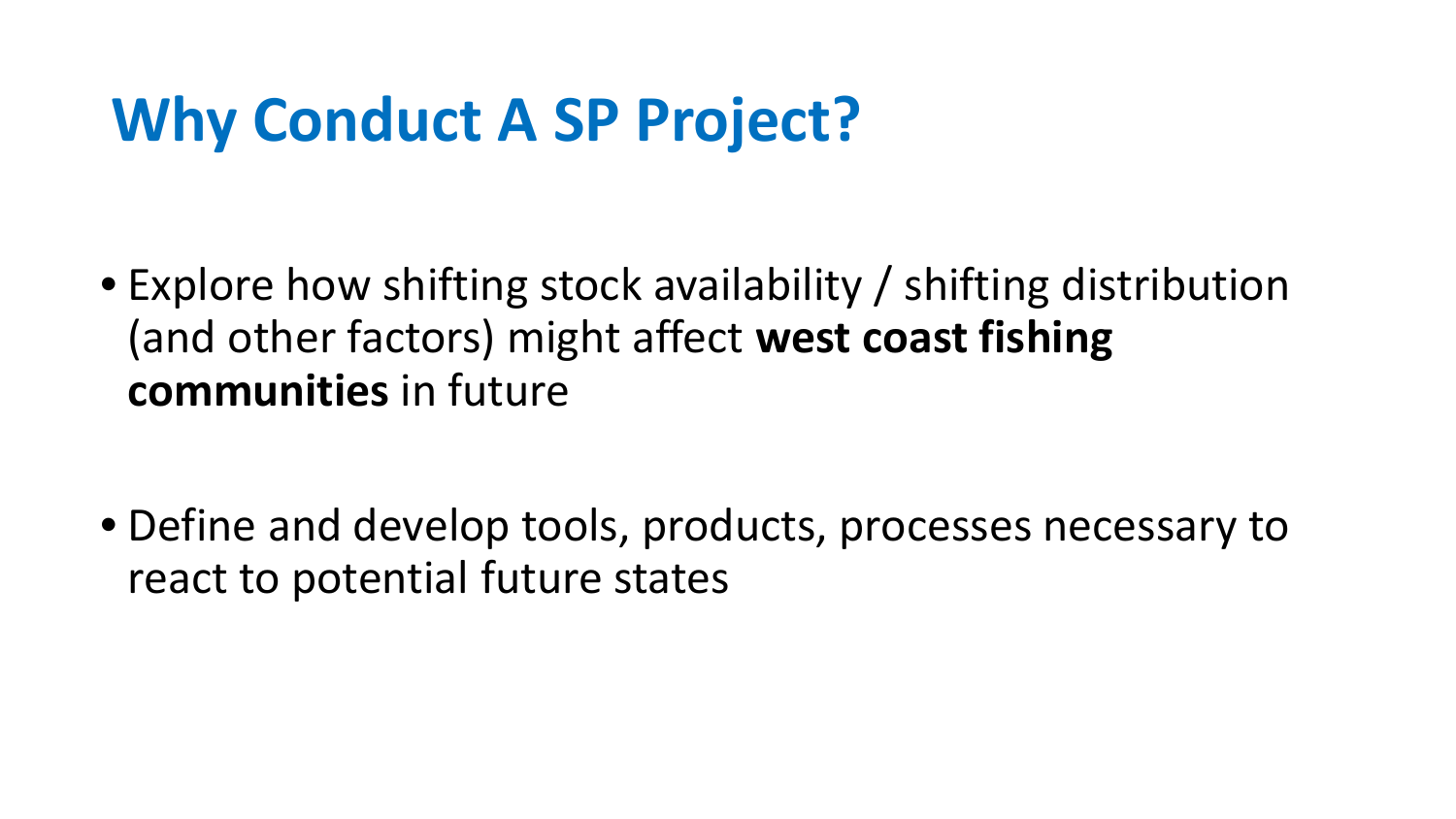#### **Oil Prices**

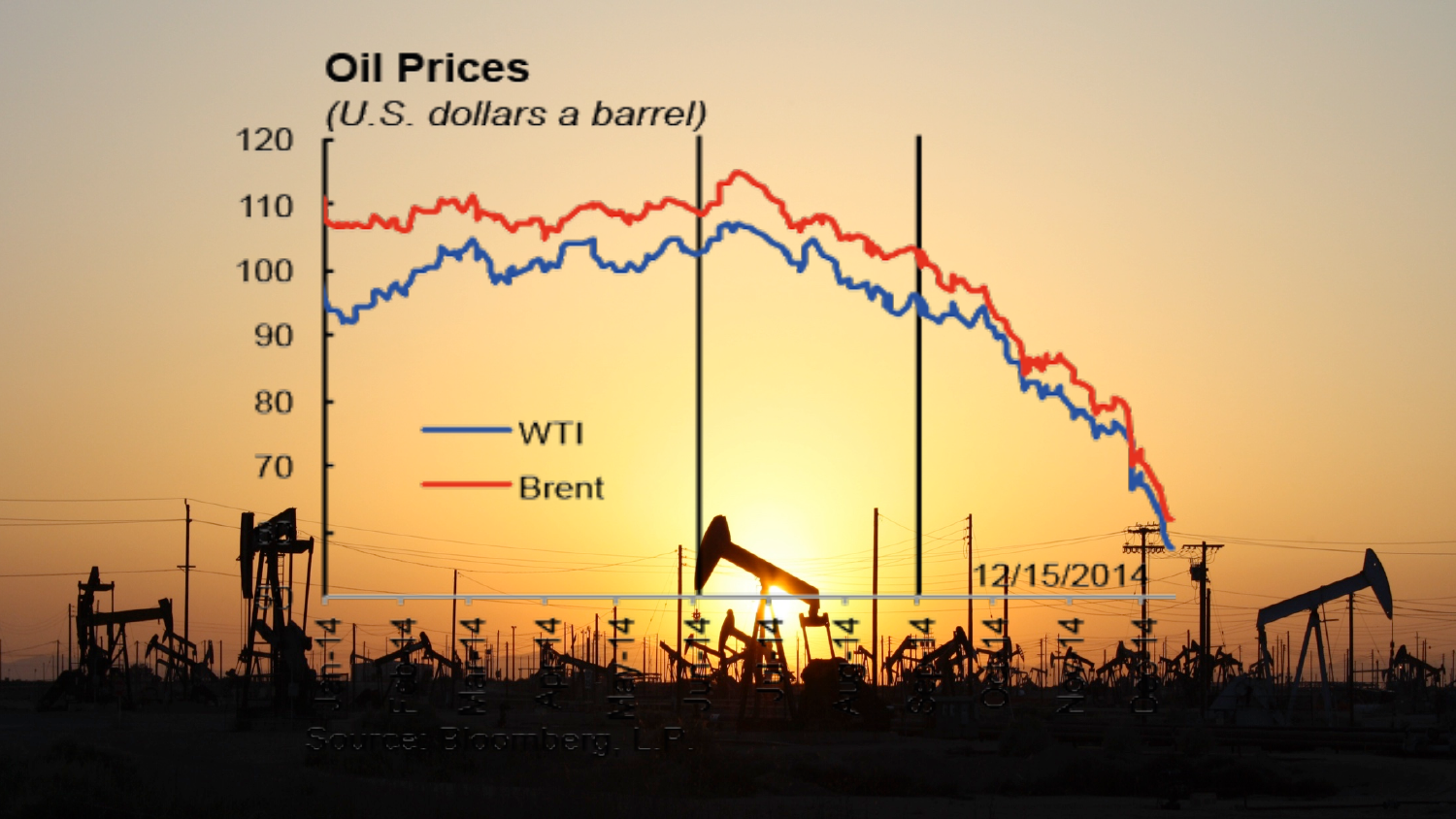### **What is scenario planning?**



*"Scenario planning is a technique that uses provocative stories about the future…to change the minds and actions of a group of people…so that they are better prepared for tomorrow".*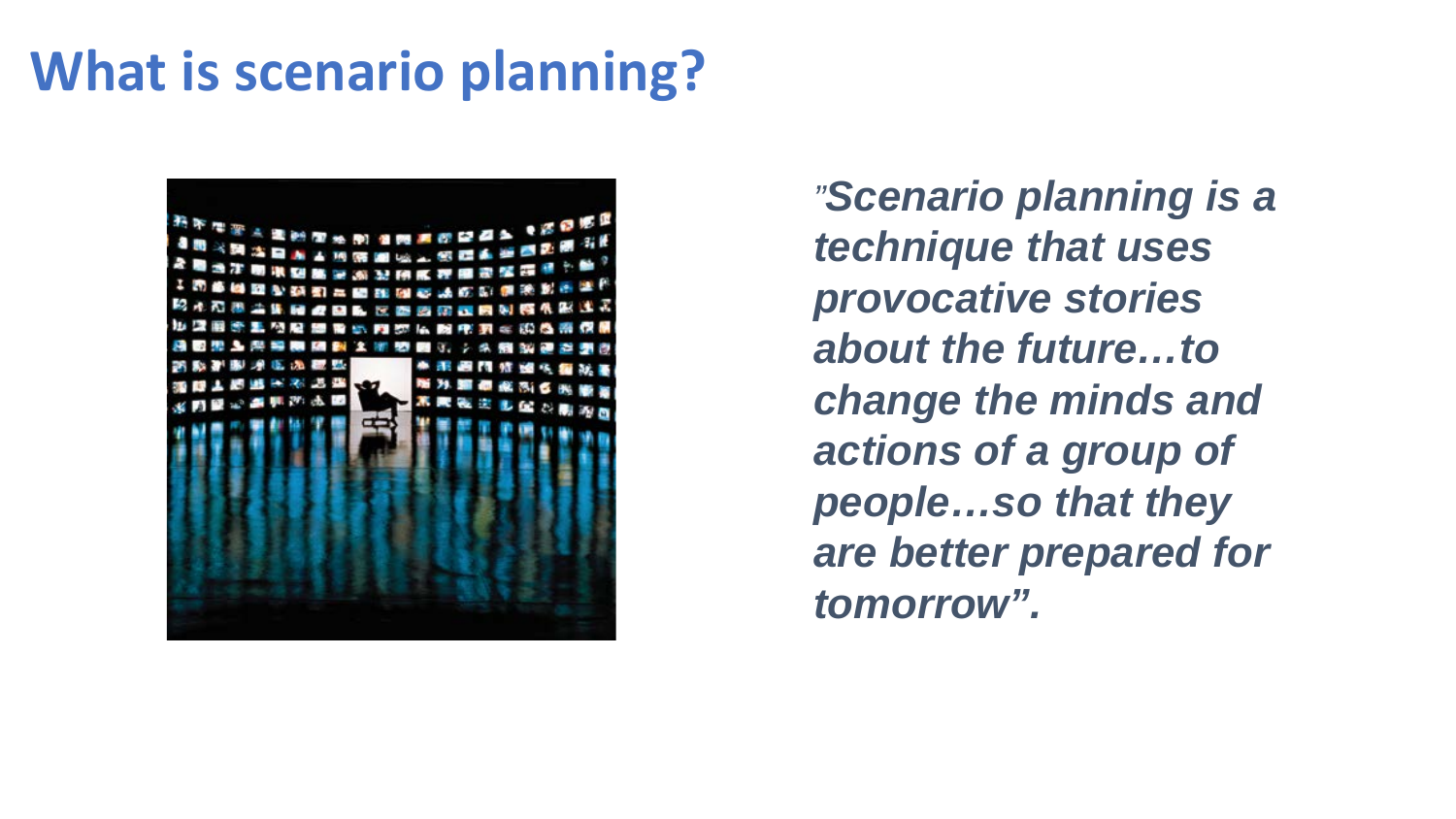#### **An example set of scenarios**





*A legalistic world of competing standards and divergent initiatives aimed at solving global problems*



**Open Doors**

*A pragmatic world of incentives and soft power aimed at promoting inclusive globalization*

**Flags**

Flags

*A dogmatic world of populist policies and bilateral agreements aimed at pushing national agendas*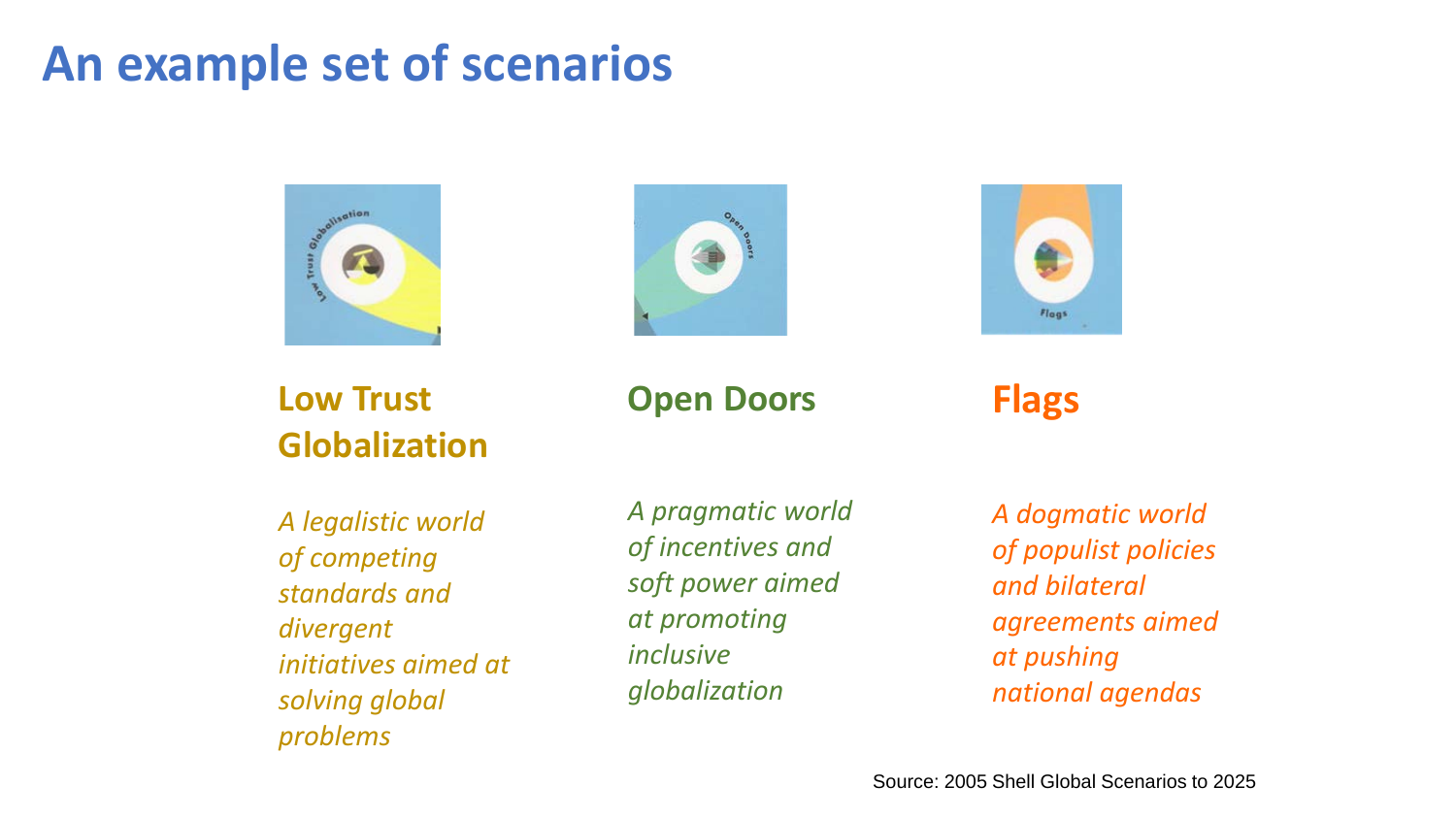**Benefits from scenario work**



*Flexibility to react quickly to a changing world*



*More considered decisions and plans*



*Innovative ideas*



*Early and broad risk identification*



*Alignment towards a common vision*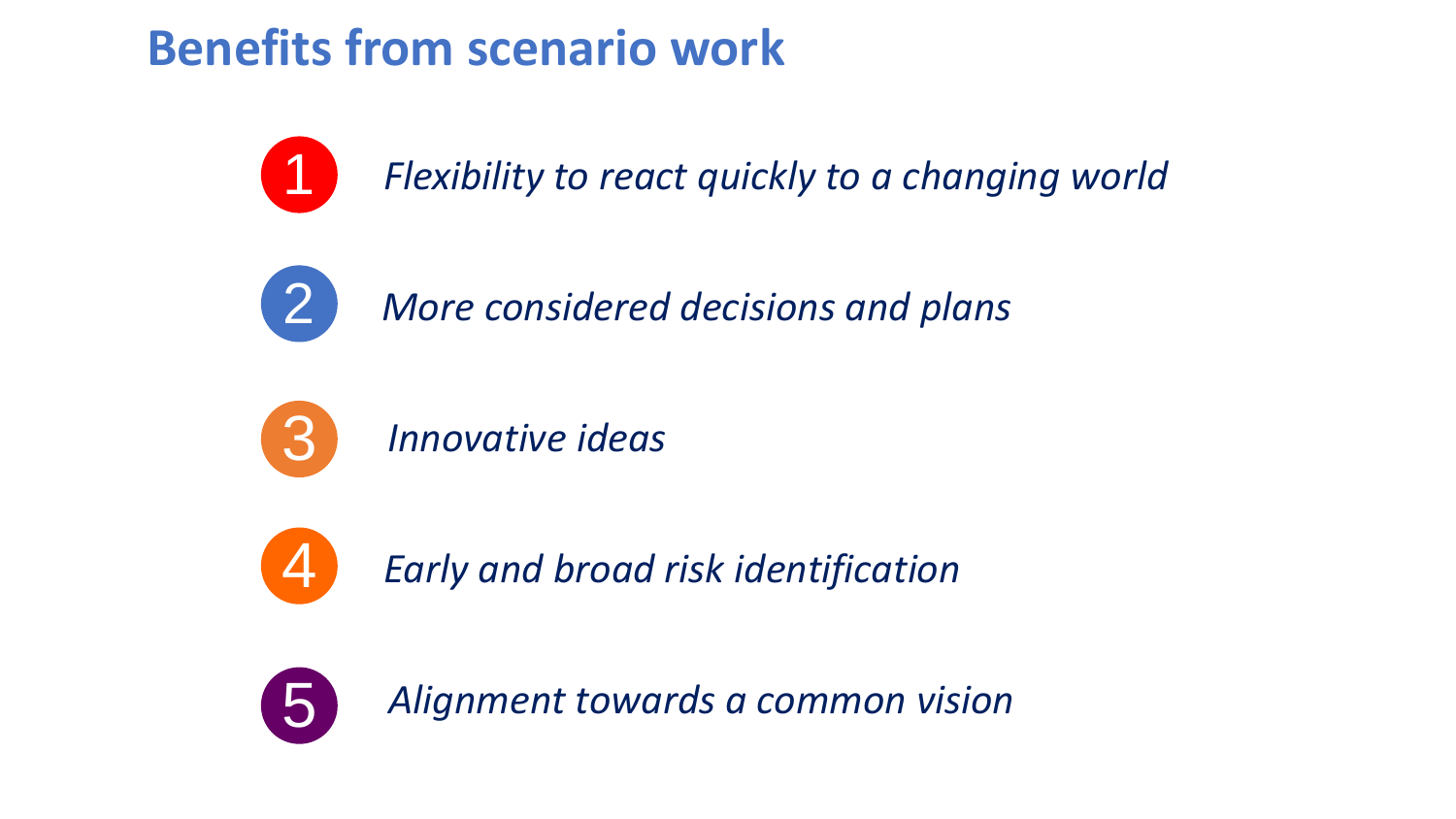#### **Key Steps in Our Proposed Process**

**ESTABLISH (Summer 2019)**

*Train a core team in the essentials of scenario planning*

*Clarify the focus and goals of the investigation (scope & time horizon)*

*Design a preferred project structure*

*Decide upon the key people and perspectives to engage*  **DISCOVER (Aug-Sept 2019)**

*Review existing materials on forces driving change*

*Interview a selection of stakeholders / experts regarding their views of the future*

*Organize discussions with Advisory Bodies and Council to gather additional views* 

*Synthesize ideas to create 'building blocks' for scenarios*

**CREATE (Oct-Jan 19-20)**

*Design and prepare for a scenario creation workshop*

*Create prereading/briefing materials*

*Run scenario creation workshop* 

**VALIDATE (Feb-March 2020)**

*Construct first draft scenarios and share with Council*

*Edit and enhance scenarios as required*

**APPLY (March-June 2020)**

*Use refined scenarios to inform a series of 'implications conversations' with various stakeholders*

*Create final report for Council:*

- *Scenarios: what futures should we prepare for?*
- *Insights: what do these futures mean for us, other stakeholders?*
- *Process tools: (how) should we use this approach more regularly?*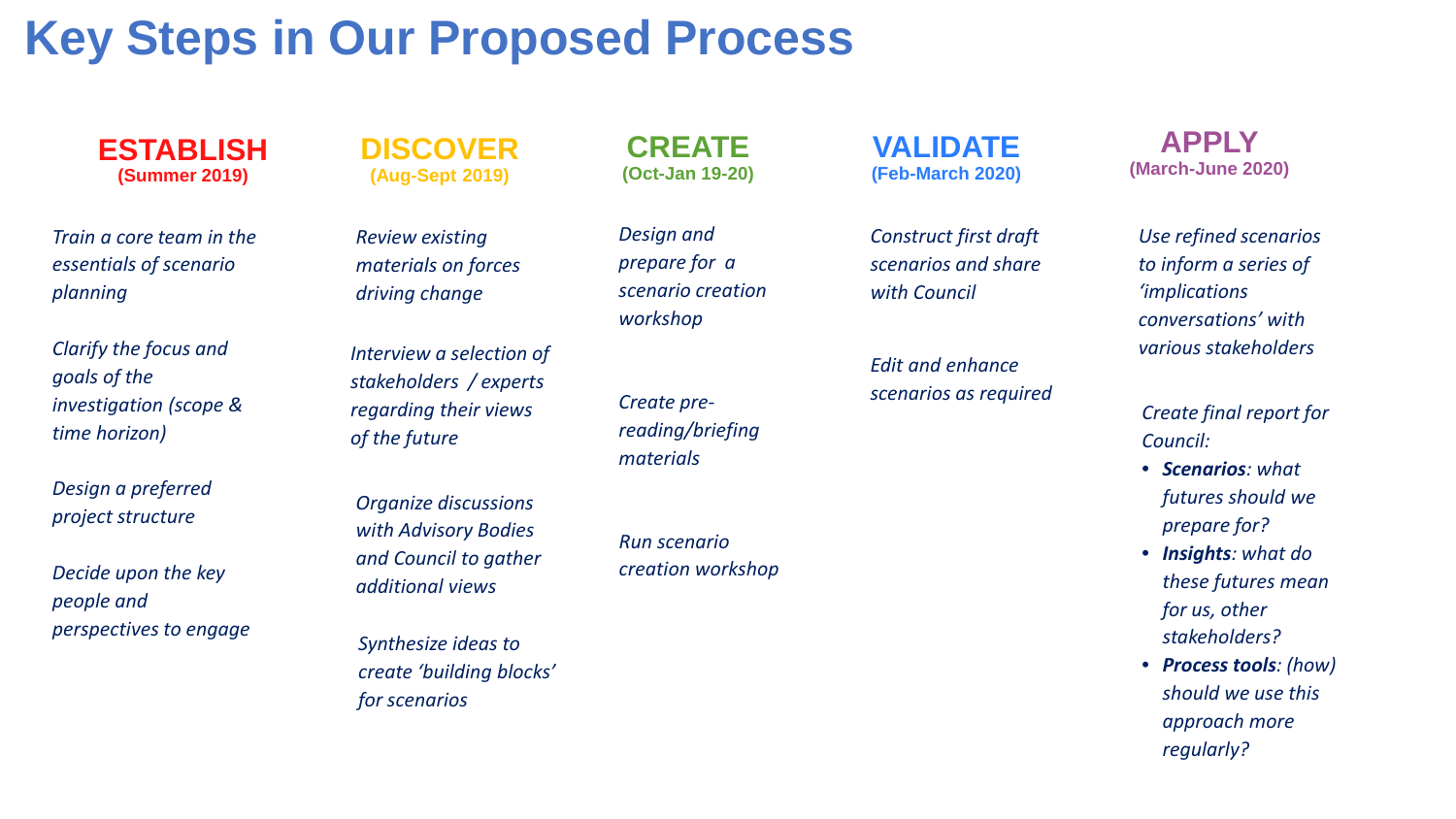## **Framing Question**

*How will west coast fishing communities be affected by climate-related shifting stock availability and other developments between now and 2040?* 

*"it depends…" on what?*